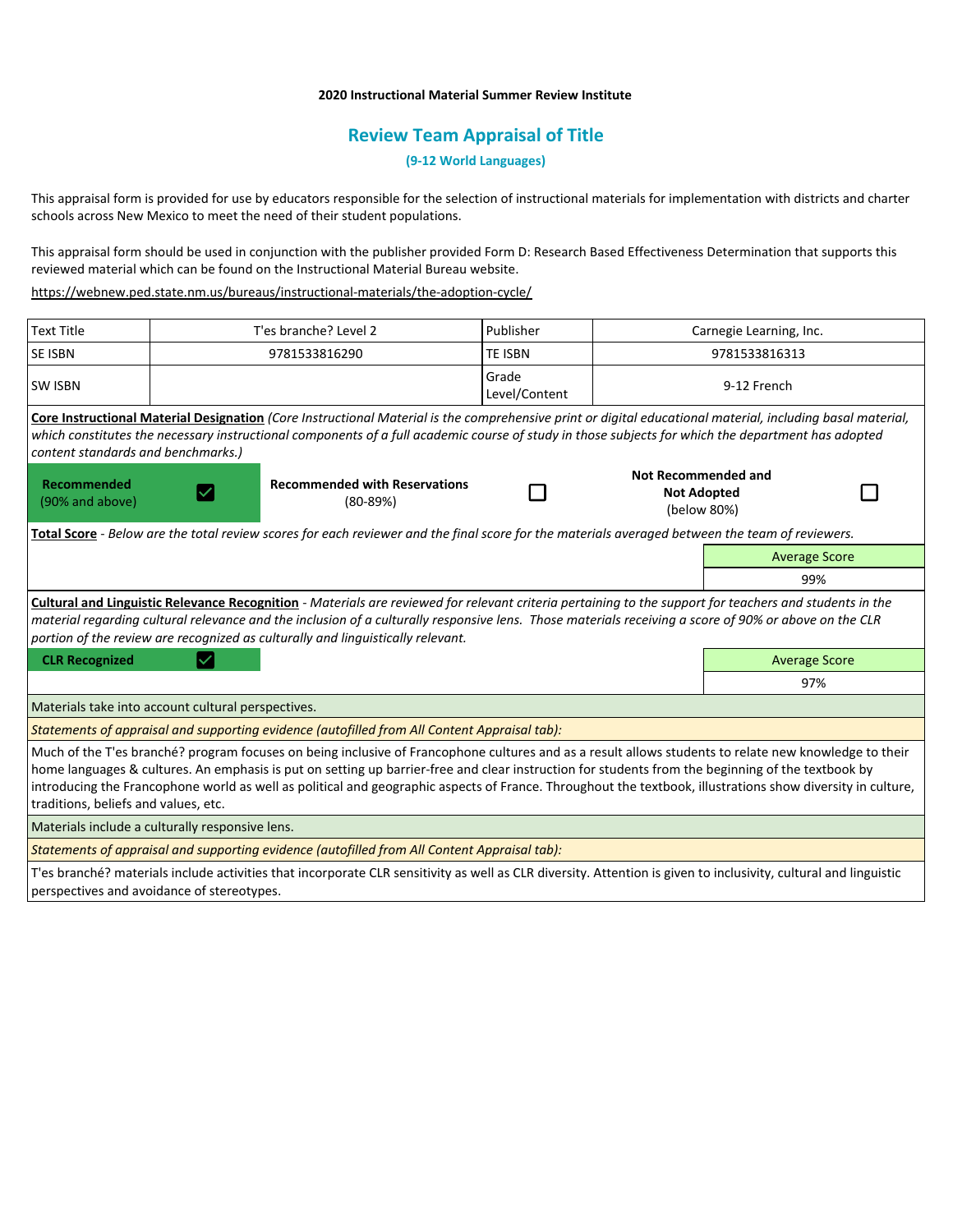**Standards Review** *- Materials are reviewed for alignment with the state adopted content standards, benchmarks and performance standards.*

Average Score 100%

Materials align with grade level standards overall.

*Statements of appraisal and supporting evidence:* 

*T'es branché?* Level 2 is a solid continuation of Level 1, moving into more complex content and grammar structures at an appropriate pace with logical sequencing. It includes review of the foundational level 1 content and builds in complexity throughout the year. It is a comprehensive text that attends to all the New Mexico World-Readiness Standards for Learning Languages.

Materials align with communication standards.

*Statements of appraisal and supporting evidence:* 

Communication is appropriately emphasized throughout the text, as the materials provide opportunities for interpersonal, interpretive, and presentational communication in both written and oral contexts. Authentic texts are provided in print, audio, and digital form, and these texts give students a chance to communicate within a relevant cultural context. The text includes a variety of compelling topics which students can discuss, interpret, and explain.

Materials align with cultures standards.

*Statements of appraisal and supporting evidence:* 

The program provides rich opportunities to engage with the diverse cultures of the French-speaking world. Learners have the chance to investigate the products and practices of cultures on multiple continents and explore the myriad of perspectives at play in today's Francophone world. The cultural topics range from quotidian habits to controversial topics and are expressed in various forms, including music, literature, and art.

Materials align with connections standards.

*Statements of appraisal and supporting evidence:* 

Students and teachers who use *T'es branché?* Level 2 use French to build their knowledge of other disciplines such as history, art, sociology, and health. In delving into these topics, students access information about them through the diverse cultural lenses of the Francophone world. A strength of the level 2 program is the multitude and depth of critical thinking tasks.

Materials align with comparisons standards.

*Statements of appraisal and supporting evidence:* 

Students learning French with *T'es branché?* Level 2 are presented with clear, concise grammar explanations that are accompanied by prompts to compare the structure of the language to English. Students then apply the grammar that they've learned in communicative tasks that relate to diverse cultural contexts. Guidance is provided for the explicit comparison of home cultures and these topics are treated with respect and without bias.

Materials align with communities standards.

*Statements of appraisal and supporting evidence:* 

Communication takes place in interaction with others, and the text promotes student collaborative work in a variety of formats. The text supports teachers in creating a classroom community while also providing opportunities and suggestions to communicate with native speakers worldwide.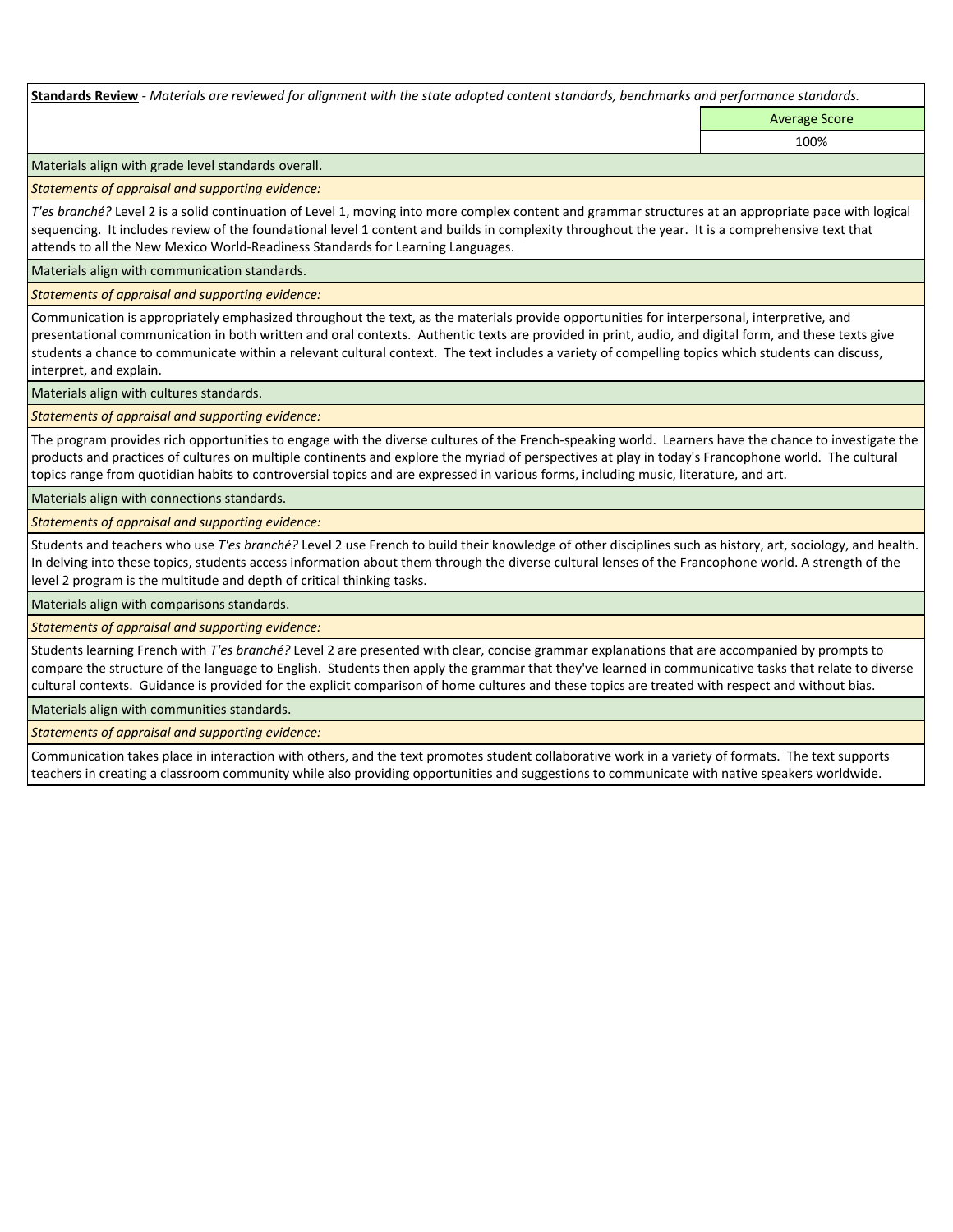**WL Content Review** *- Materials are reviewed for relevant criteria pertaining to the support for teachers and students in the specific content area reviewed.*

Average Score

99%

Materials provide a selection and range of high-quality texts worthy of students' time and attention, exhibiting exceptional craft and thought and/or providing useful information.

*Statements of appraisal and supporting evidence:* 

*T'es branché?* offers a wide range of high quality texts, including written and audio materials. The text selections represent diverse perspectives from Francophone cultures. They are engaging for students and appropriate for their level of learning.

Questions in the materials are high-quality text-dependent and text-specific questions. The overwhelming majority of these questions are text-specific and draw student attention to the particulars in the text.

*Statements of appraisal and supporting evidence:* 

The material provides students with the opportunity to respond to questions that are text-dependent and text-specific. Graphic organizers allow students to organize their thoughts. The questions help students develop their language and critical thinking skills.

Materials provide scaffolding and supports to enable students' learning of World Languages.

*Statements of appraisal and supporting evidence:* 

The material provides guidance for both teachers and students in their learning of French. Ideas for adapting the material to suit the needs of various learners are embedded throughout the course program. The digital component, Passport, also provides the opportunity for blended learning.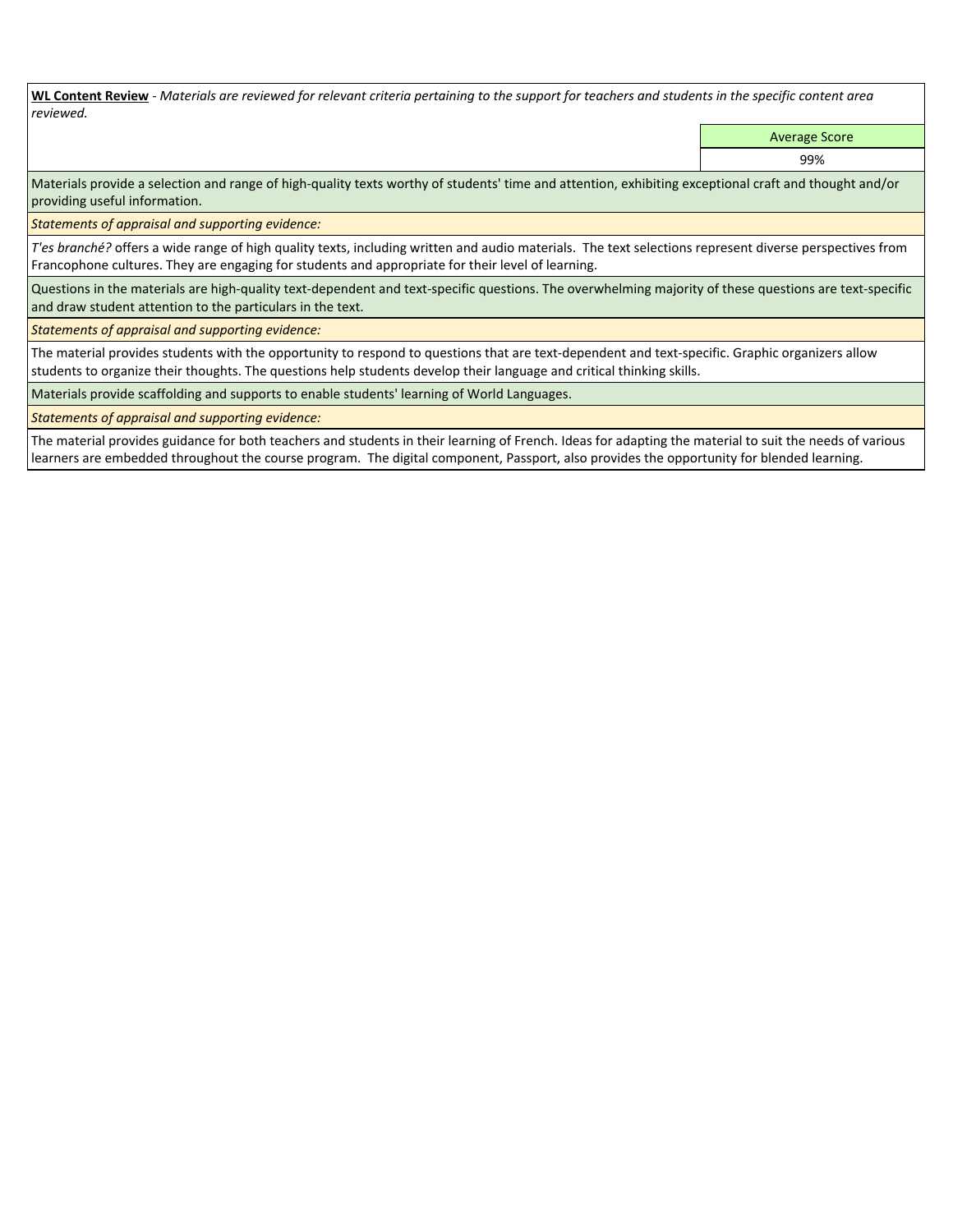**All Content Review** *- Materials are reviewed for relevant criteria pertaining to the support for teachers and students in the material regarding the progression of the standards, lesson structure, pacing, assessment, individual learners and cultural relevance.*

Average Score

98%

Materials are coherent and consistent with the high school standards that all students should study in order to be college and career ready.

*Statements of appraisal and supporting evidence:*

*T'es branché?* is aligned with the ACTFL standards and prepares students to be college and career ready. The Bilan cumulatif familiarizes students with the layout of the AP exam and the French in the Workplace sections in the material give suggestions for finding French-related careers. Overall, the material encourages students to develop their language skills.

Materials are well designed and take into account effective lesson structure and pacing.

*Statements of appraisal and supporting evidence:*

The material is well organized and follows a consistent format throughout the course of the material. The entire program is easy to use for students and teachers alike. It is also visually appealing, allowing students to become engaged in their learning. The ideas for lesson planning are useful tools and provide opportunity for ease to adapting the learning pace.

Materials support teacher planning, learning, and understanding of the standards.

*Statements of appraisal and supporting evidence:*

Planning and Pacing section in the TE can be useful for new WL teachers. Passport digital resources provides complete lesson plans for the teacher with links to the assignments and textbook pages as well as pacing suggestions.

Materials offer teachers resources and tools to collect ongoing data about student progress on the standards.

*Statements of appraisal and supporting evidence:*

There are comprehensive resources and tools for teachers to collect ongoing data about student progress in both the TE and Passport programs. The online platform includes a gradebook and a feature that notifies the teacher of unsubmitted or late assignments. The online program has Pre-AP and Pre-Tests that students can take to check their proficiency prior to taking the AP exam.

Materials support effective use of technology to enhance student learning. Digital materials are accessible and available in multiple platforms.

*Statements of appraisal and supporting evidence:*

Passport digital material contributes to the overall effectiveness of the "T'es branché?" program including content contained in print versions. The program appears to be "platform neutral" and was accessed on a Mac as well as through Google Chrome.

Materials can be easily customized for individual learners.

*Statements of appraisal and supporting evidence:* 

The *T'es branché?* program has guidance for different student populations including Special Needs, Behavior, Acceleration and Deceleration. Further guidance is provided for making text to self and text to world connections throughout the TE.

Materials give all students extensive opportunities and support to explore key concepts.

*Statements of appraisal and supporting evidence:*

The materials have options for lesson plans, sequencing and pacing allowing teachers to reach a variety of learner levels. In the Student Edition, most chapters incorporate opportunities to explore concepts beyond communication and in-class activities.

Materials take into account cultural perspectives.

*Statements of appraisal and supporting evidence:*

Much of the *T'es branché?* program focuses on being inclusive of Francophone cultures and as a result allows students to relate new knowledge to their home languages & cultures. An emphasis is put on setting up barrier-free and clear instruction for students from the beginning of the textbook by introducing the Francophone world as well as political and geographic aspects of France. Throughout the textbook, illustrations show diversity in culture, traditions, beliefs and values, etc.

Materials include a culturally responsive lens.

*Statements of appraisal and supporting evidence:*

*T'es branché?* materials include activities that incorporate CLR sensitivity as well as CLR diversity. Attention is given to inclusivity, cultural and linguistic perspectives and avoidance of stereotypes.